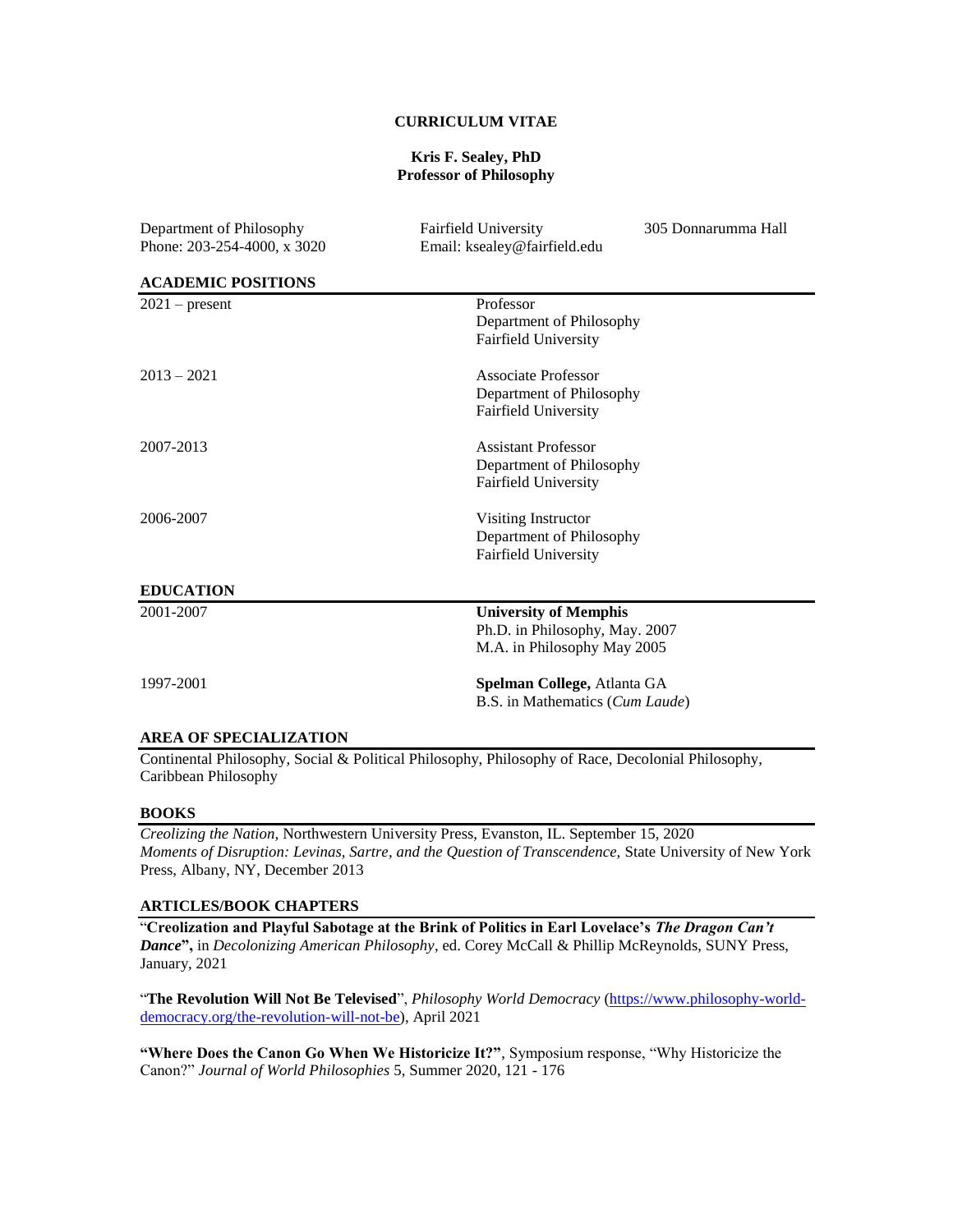**"Pain and Play: Building Coalitions toward Decolonizing Philosophy",** *The Southern Journal of Philosophy,* Volume 57 (Spindel Supplement), December 2019, 90 - 106

**"Being-in-Itself, Being-for-Itself and Being-for-Others"**, chapter in *50 Concepts for a Critical Phenomenology,* ed. Gail Weiss, Ann V. Murphy & Gayle Salaman, Northwestern University Press, October 2019, 31 - 38

**"Transracialism and White Allyship: A Response to Rebecca Tuvel'",** *Philosophy Today,* Volume 62 (1), Winter 2018, 35 - 53

**"Resisting the Logic of Ambivalence: Bad Faith as Subversive, Anti-colonial Practice",** *Hypatia: A Journal of Feminist Philosophy*, Spring 2018, 33(2), 163-177

"**The Composite Community: Thinking Through Fanon's Critique of a Narrow Nationalism",**  *Critical Philosophy of Race,* Volume 6 (1), 2018, 26-57

**"Levinas and the Critical Philosophy of Race"**, chapter contribution in the *Oxford Handbook on Levinas,*  ed. Michael Morgan, Oxford University Press, January 2018, 635 - 655

**"The Stakes of Continental Feminism"**, in *philoSOPHIA: A Journal of Continental Feminism*, Volume 7 (1), June 2017, 165 - 170

**"Decolonial Options in Melville's** *Moby Dick",* in *Melville Among the Philosophers,* ed. Corey McCall & Tom Nurmi, Lexington Books, September 2017, 149 - 167

**"Power as (or in) Vulnerability: Fanon and Levinas on an Ethical Politics"**, *Listening: Journal of Communication Ethics, Religion and Culture,* Winter 2015, 38 - 45

**"The 'Face' of the '***Il y a':* **Levinas and Blanchot on Impersonal Existence",** *Continental Philosophy Review,* 46(3), October 2013, 431 - 448

**"Nationalism and Ethnicity: An Overview",** *Encyclopedia of Race and Racism, 2nd edition,* 2013

"**Levinas, Sartre and the Question of Solidarity**", *Levinas Studies, an Annual Review,* Volume 7, September 2012, Ed. John E. Drabinski, 147 - 166

"**Desire as Disruption",** *Journal of Cultural and Religious Theory,* Volume 11(3), Fall 2011, Ed. Carl Raschke. 30 - 36

"**The Primacy of Disruption in Levinas' Account of Transcendence"**, *Research in Phenomenology,*  Volume 40 (3), 2010, 363 - 377

"**Finding Levinasian Passivity in Sartre's Description of Shame",** *Journal of the British Society for Phenomenology,* Volume 41(3), May 2010, 274 - 286

**"Levinas' Early Account of Transcendence: Locating Alterity in the** *Il y a***",** *Levinas Studies, An Annual Review,* Volume 5, October 2010, 99 - 116

#### **BOOK REVIEWS/REVIEW ESSAYS**

"**Decolonizing Dialectics and Fanon's Future Imperfect"**, review essay for George Ciccariello-Maher, *Decolonizing Dialectics,* Duke University Press, Durham, 2017, in *Hypatia Reviews Online,* Spring 2020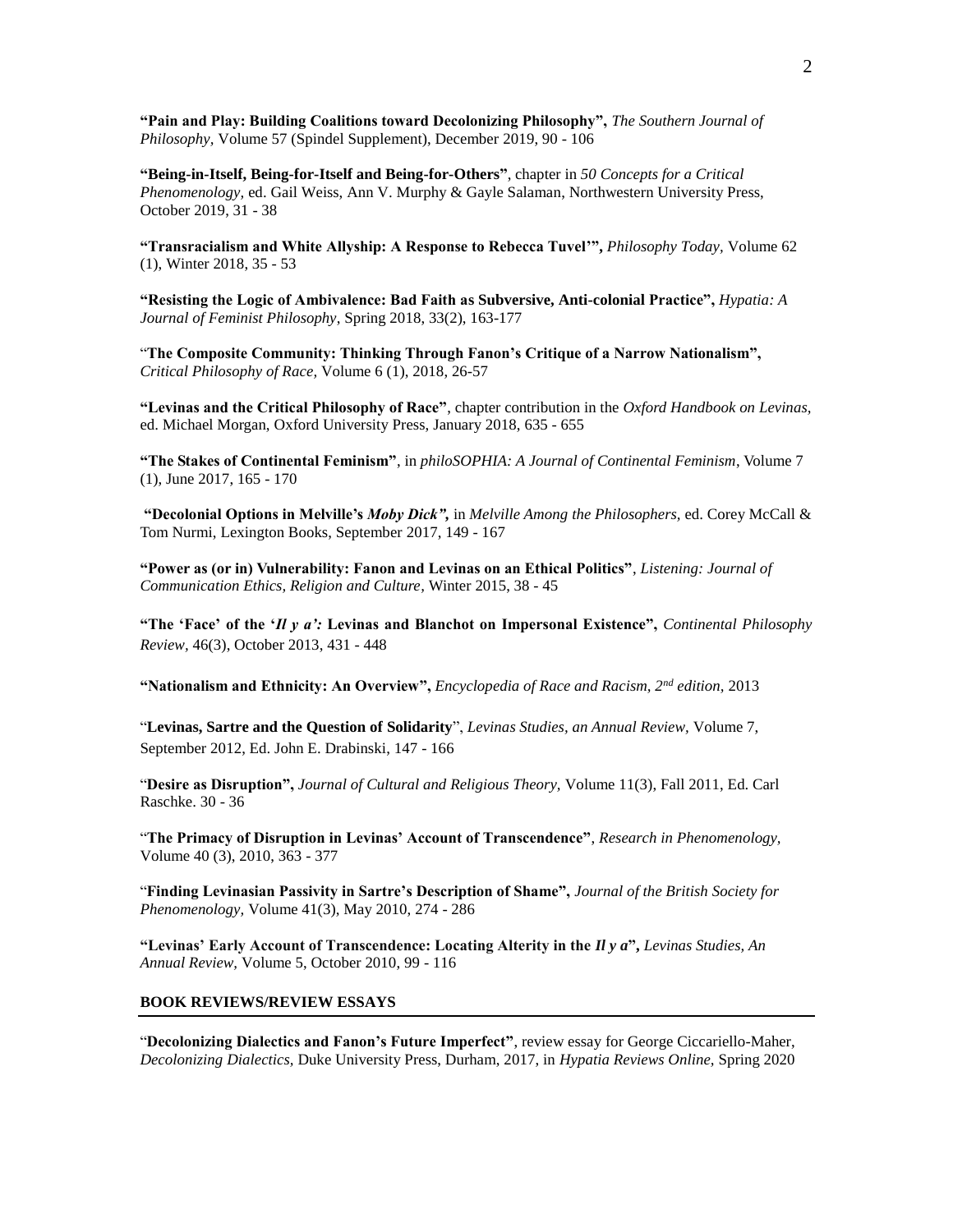"**Sunken Places and Zones of Non-being: Black Life in White Imaginaries",** review essay of George Yancy, *Black Bodies, White Gazes: The Continuing Significance of Race in America,* Rowman & Littlefield, 2<sup>nd</sup> ed.(2017) in *Educational Philosophy and Theory,* in *Educational Philosophy and Theory,* Volume 50 (13), October 2018, 1290-1292

Review essay of *White Self-Criticality beyond Anti-racism; How does it Feel to Be a White Problem,* ed. George Yancy, Lexington Books, 2015, in *Hypatia Reviews Online,* September 2016

"**Dirty Consciences and Runaway Selves: Anti-racism's Tragic Hero",** review essay of *The Creolizing Subject: Race, Reason and the Politics of Purity,* Michael Monahan, Fordham University Press, May 2011, in *Critical Philosophy of Race,* Volume 1(1), January 2013, 219 - 228

Review of *Phenomenologies of the Stranger, Between Hostility and Hospitality*, ed. Richard Kearney and Kascha Semonovitch, Fordham University Press, 2011 in *Journal of French and Francophone Philosophy,*  July 2012, 138 - 142

#### **WORKS IN PROGRESS/UNDER REVIEW**

"Roots and Routes: Negotiations Between Creolizing and Indigenous Identities and in the Americas"

""Then" and "Now" of Mangrove Time: The Temporality of Lived Blackness in Octavia Butler's Kindred", special issue of Chiasma International on "Critical Phenomenology after Merleau-Ponty" (anticipated 2022)

#### **CONFERENCE PRESENTATIONS/INVITED TALKS**

**Author Meets Critics,** *Creolizing the Nation,* Caribbean Philosophical Association (CPA), April 2021

**Conversation on** *Creolizing the Nation,* Center for Ethics, University of Toronto, February 2021 [\(https://www.youtube.com/watch?v=\\_dDlaqB\\_M\\_Q&ab\\_channel=CentreforEthics\)](https://www.youtube.com/watch?v=_dDlaqB_M_Q&ab_channel=CentreforEthics)

**Gathering Feminist Voices in the Time of Covid-19,** *Hypatia: A Journal of Feminist Philosophy,* January 2021[\(https://www.cambridge.org/core/journals/hypatia/gathering-feminist-voices-in-the-time-of-covid-19\)](https://www.cambridge.org/core/journals/hypatia/gathering-feminist-voices-in-the-time-of-covid-19)

**Conversation on** *Creolization the Nation,* **"**Chats on the Past", Westport Historical Society for History and Culture, January 2021 [\(https://www.youtube.com/watch?v=PQK3XVHCLx4\)](https://www.youtube.com/watch?v=PQK3XVHCLx4)

**MLK keynote address,** Fairfield Preparatory School, Fairfield CT, January 2021

**Author Meets Critics,** *Creolizing the Nation,* American Philosophical Association (APA) Eastern Division conference, January 2021

**BLM Futures,** Society for Phenomenological and Existential Philosophy (SPEP) special panel at the APA Eastern Division conference, January 2021

**"A poetics and politics of community otherwise"**: Book conversation on *Creolizing the Nation,* Loyola University, Chicago, November 2020

**Podcast,** *The Political Theory Review,* **hosted by Jeffry Church:** Book conversation on *Creolizing the Nation* [\(https://www.podomatic.com/podcasts/thepoliticaltheoryreview/episodes/2020-11-10T17\\_58\\_34-](https://www.podomatic.com/podcasts/thepoliticaltheoryreview/episodes/2020-11-10T17_58_34-08_00) [08\\_00\)](https://www.podomatic.com/podcasts/thepoliticaltheoryreview/episodes/2020-11-10T17_58_34-08_00)

**Conversation on** *Creolizing the Nation,* The University of Memphis and Northwestern University Press, October 2020

(https://northwestern.zoom.us/rec/play/Fyq3ZHGu1HW8N8i2USXO6qjA3yOYD6\_KOkKKUssa9mB-[RP5ICxlOZOsCMONAEq2DpN3r1-](https://northwestern.zoom.us/rec/play/Fyq3ZHGu1HW8N8i2USXO6qjA3vQYD6_KQkKKUssa9mB-RP5ICxlOZOsCMONAEq2DpN3r1-SD8Hi5LHlk.BgApJgXEFUAun5lL?continueMode=true&_x_zm_rtaid=cqUpebd8QFqlDIeY2E9-kg.1603474850164.8da0b2709bb30901a9147465426a2ba9&_x_zm_rhtaid=806)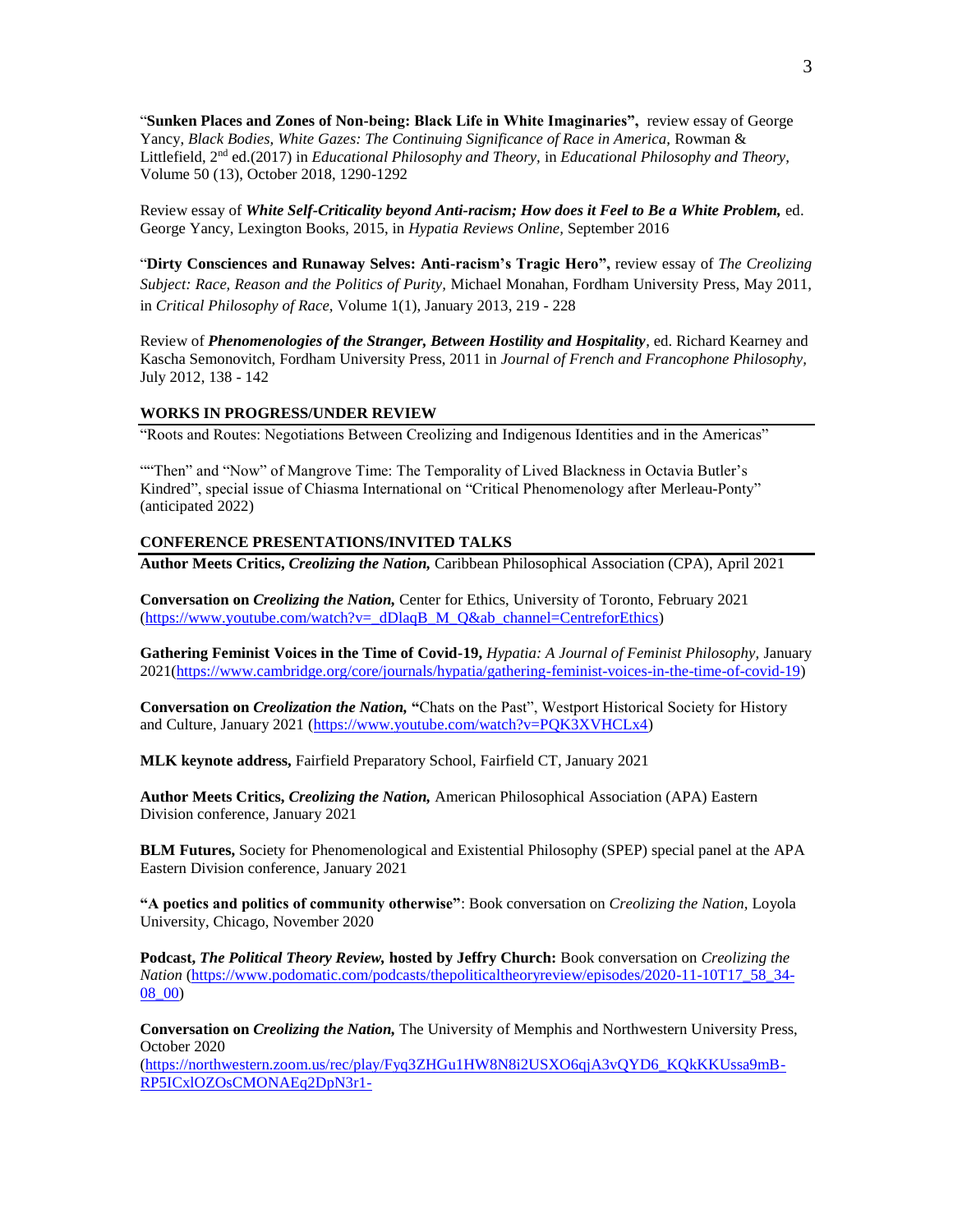[SD8Hi5LHlk.BgApJgXEFUAun5lL?continueMode=true&\\_x\\_zm\\_rtaid=cqUpebd8QFqlDIeY2E9](https://northwestern.zoom.us/rec/play/Fyq3ZHGu1HW8N8i2USXO6qjA3vQYD6_KQkKKUssa9mB-RP5ICxlOZOsCMONAEq2DpN3r1-SD8Hi5LHlk.BgApJgXEFUAun5lL?continueMode=true&_x_zm_rtaid=cqUpebd8QFqlDIeY2E9-kg.1603474850164.8da0b2709bb30901a9147465426a2ba9&_x_zm_rhtaid=806) [kg.1603474850164.8da0b2709bb30901a9147465426a2ba9&\\_x\\_zm\\_rhtaid=806\)](https://northwestern.zoom.us/rec/play/Fyq3ZHGu1HW8N8i2USXO6qjA3vQYD6_KQkKKUssa9mB-RP5ICxlOZOsCMONAEq2DpN3r1-SD8Hi5LHlk.BgApJgXEFUAun5lL?continueMode=true&_x_zm_rtaid=cqUpebd8QFqlDIeY2E9-kg.1603474850164.8da0b2709bb30901a9147465426a2ba9&_x_zm_rhtaid=806)

**"Creolizing the Nation",** The University of Edinburgh, Scotland, April 2020 (invited, canceled due to COVID-19)

"**Roots and Rhizomes: Negotiations Between Creolizing and Indigenous Identities and in the Americas",** *Caribbean Philosophical Association,* The University of the Virgin Islands, St. Croix, April 2020 (canceled due to COVID-19)

**"Community for Opaque Futures: Relationality in Édouard Glissant and Maria Lugones",** keynote at Pace University, New York, NY, April 2019 (invited)

**"Subjectivity Otherwise: Intersections between Creolization and Latina Feminism",** Conference on Black Women Philosophers, CUNY Graduate Center, March 2019 (invited)

**"Resistance as Play: Creolization and the Poetics of Subversion",** *Society for Phenomenology and Existential Philosophy,* LGBTQ Advocacy panel, October 2018, The Pennsylvania State University, State College, PA (invited)

**"Pain and Play: Building Coalitions toward Decolonizing Philosophy",** *Spindel Conference,* September 2018, The University of Memphis, Memphis, TN (invited)

"**Creolization as Playful Contestation and Belonging Subversively",** *Caribbean Philosophical Association,* June 2018, Dakar, Senegal

"**World-traveling, Becoming-other and Building Social Justice Coalitions",** keynote address, *Race and Mission: Critical Encounters,* April 2018, Fairfield University, Fairfield CT (invited)

"**Identity and Difference in the Nation",** *Collegium of Black Women Philosophers,* November 2017, Pennsylvania State University, State College PA

"**Fanon and the Possibility of Liberatory Creolizing Futures",** *Symposium on Decolonization in Comparative Context,* October 2017, Amherst College, Amherst MA (invited)

"**Creole Comportments of Belonging",** *Society for Phenomenology and Existential Philosophy,* October 2017, Memphis TN

"**Home-making and the Process of Creolization",** *Caribbean Philosophical Association,* June 2017, New York NY

"**This Land is Your Land, This Land is My Land: Identity, Difference and the Nation",** keynote address, April 2017, James Madison University (invited)

"**Tagged Bodies and Accented Speech: Reflections on an Encounter with a 'Narrow Nationalism'",**  panel on "Race and Bodies", Stony Brook, Department of Philosophy, Long Island, NY, May 2016 (invited)

**"The Composite Community: Thinking Through Fanon's Critique of a Narrow Nationalism",** *Society for the Study of Africana Philosophy*, New York, NY, April 2016 (invited)

"**A Critical Cosmopolitanism in Melville's** *Moby Dick",* keynote address, Spelman College, Department of Philosophy, Atlanta, GA, April 2016 (invited)

"**Decolonial Options in Melville's** *Moby Dick***",** *Society for the Advancement of American Philosophy,*  University of Oregon, March 2016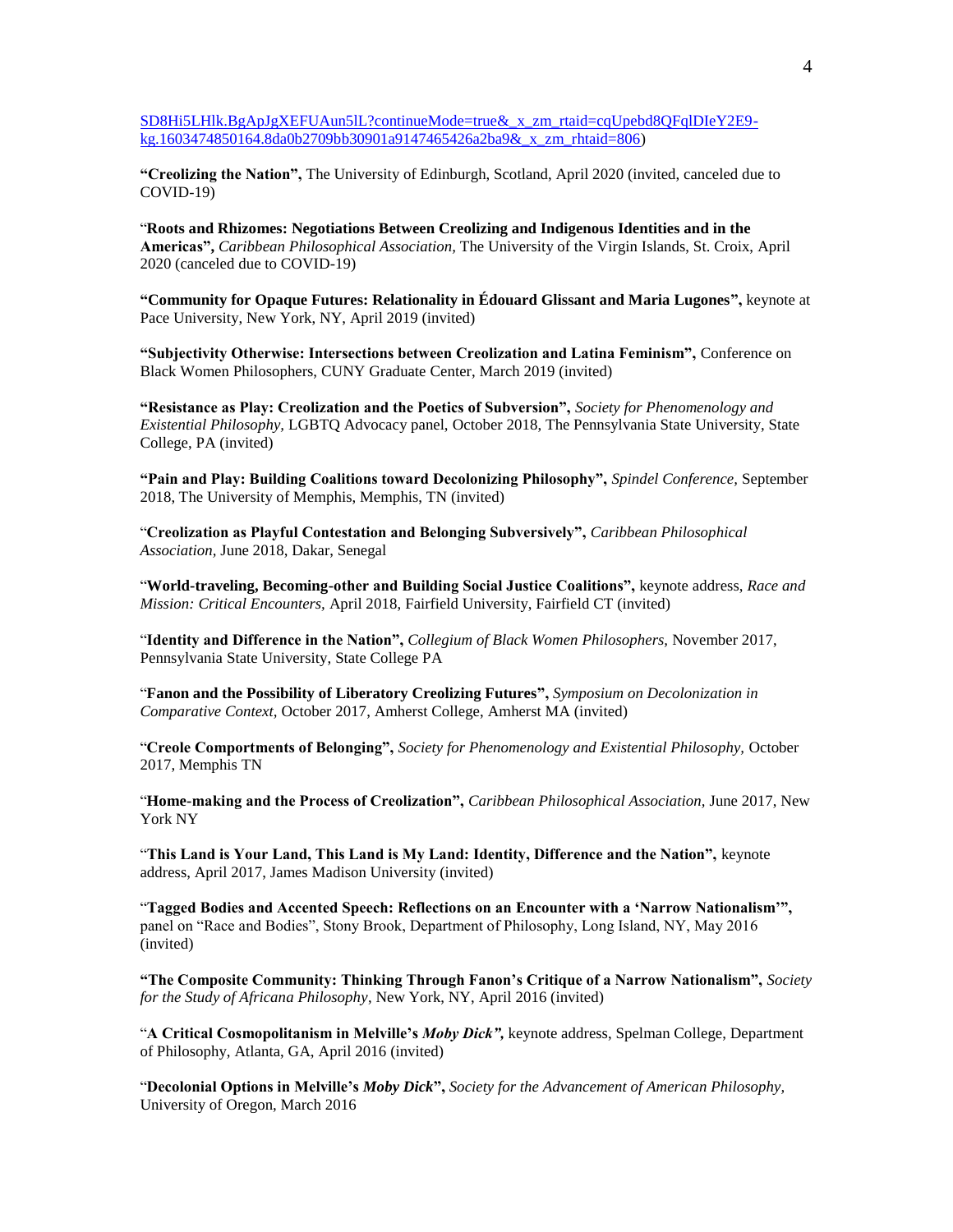"**Resisting the Logic of Ambivalence: Bad Faith as Subversive, Anti-colonial Practice",** *Collegium of Black Women Philosophers,* The Pennsylvania State University, April 2015

Commentary, "**Anamnesia: Remembrance and Resistance in Benjamin and Fanon"**, Colloquium on Political Philosophy and Philosophy of Race, *American Philosophical Association Central Division,* St. Louis, MO, February, 2015 (invited)

Book panel, **Moments of Disruption: Levinas, Sartre and the Question of Transcendence,** Collegium of Black Women Philosophers, *Diverse Lineages in Existentialism,* St. Louis, MO, June 2014

**"Levinas and Fanon on the Ethics of Nationalism",** *Caribbean Philosophical Association,* The University of the West Indies, St. Augustine, Trinidad, July  $19 - 21$ , 2012

**"Power as (or in) Vulnerability: Levinas and Fanon on the question of an ethical politics**", *Collegium of Black Women Philosophers,* The Pennsylvania State University, April 2012

"**Dirty Consciences and Runaway Selves: Anti-racism's Tragic Heroes", book panel on Michael Monahan's** *The Creolizing Subject: Race, Reason and the Politics of Purity, Caribbean Philosophical Association,* The University of the West Indies, St. Augustine, Trinidad*,* July 19 – 21, 2012 (invited)

"**On Diaspora and Displacement: the question of identity in Paul Gilroy and Emmanuel Levinas",**  Keynote address, *Ida B. Wells Philosophy Conference,* The University of Memphis, Memphis TN, October 30 – 31, 2011 (invited)

"**Sartre and Levinas on the Question of Solidarity",** *Caribbean Philosophical Association,* Rutgers University, New Brunswick, NJ, September 29 – October 1, 2011

"**Levinas, Sartre and the Question of (Black) Solidarity"**, *North American Levinas Society*, Texas A & M University, May  $1 - 3$ , 2011

**"Desire as Disruption", book panel on Drew Dalton's** *Longing for the Other: Levinas and Metaphysical Desire, North American Levinas Society,* Texas A & M University, May 1 – 3, 2011 (invited)

"**Taking Seriously the Play of the** *il y a:* **Levinas on Excess, Interruption and the Face",** *Collegium of Black Women Philosophers,* The Pennsylvania State University, April 2011

Moderator for panel discussion: **"Gospel to Jazz to Hip-Hop",** Fairfield County Youthful Expressions – A Day of Spoken Word, sponsored by *The City of Stamford* and *Black Connecticut*, The University of Connecticut, Stamford, CT. February 2011

"**Negritude as an Authentic Response within Sartre's Ontology",** *Can We Talk? Building Bridges between the Humanities and Social Sciences*, Duke University, Durham NC, March 2010 (invited)

"**Finding Levinasian Passivity in Sartre's Descriptions of Shame",** *North American Sartre Society*, The University of Memphis, November 2009

**"The State of Faculty Diversity in the U.S. in the 21st Century",** *MURAP* Alumni panel, The University of North Carolina, Chapel Hill, July 2009 (invited)

**"Which is Holier, the Sacred or the** *Il y a:* **Levinas' Need for Suffering in Transcendence"**, *North American Levinas Society*, Seattle University, September 2008

"**Created Freedom as Incarnate Freedom in Emmanuel Levinas".** *North Eastern Seminar of Continental Philosophers*, St Anselm College, April 2008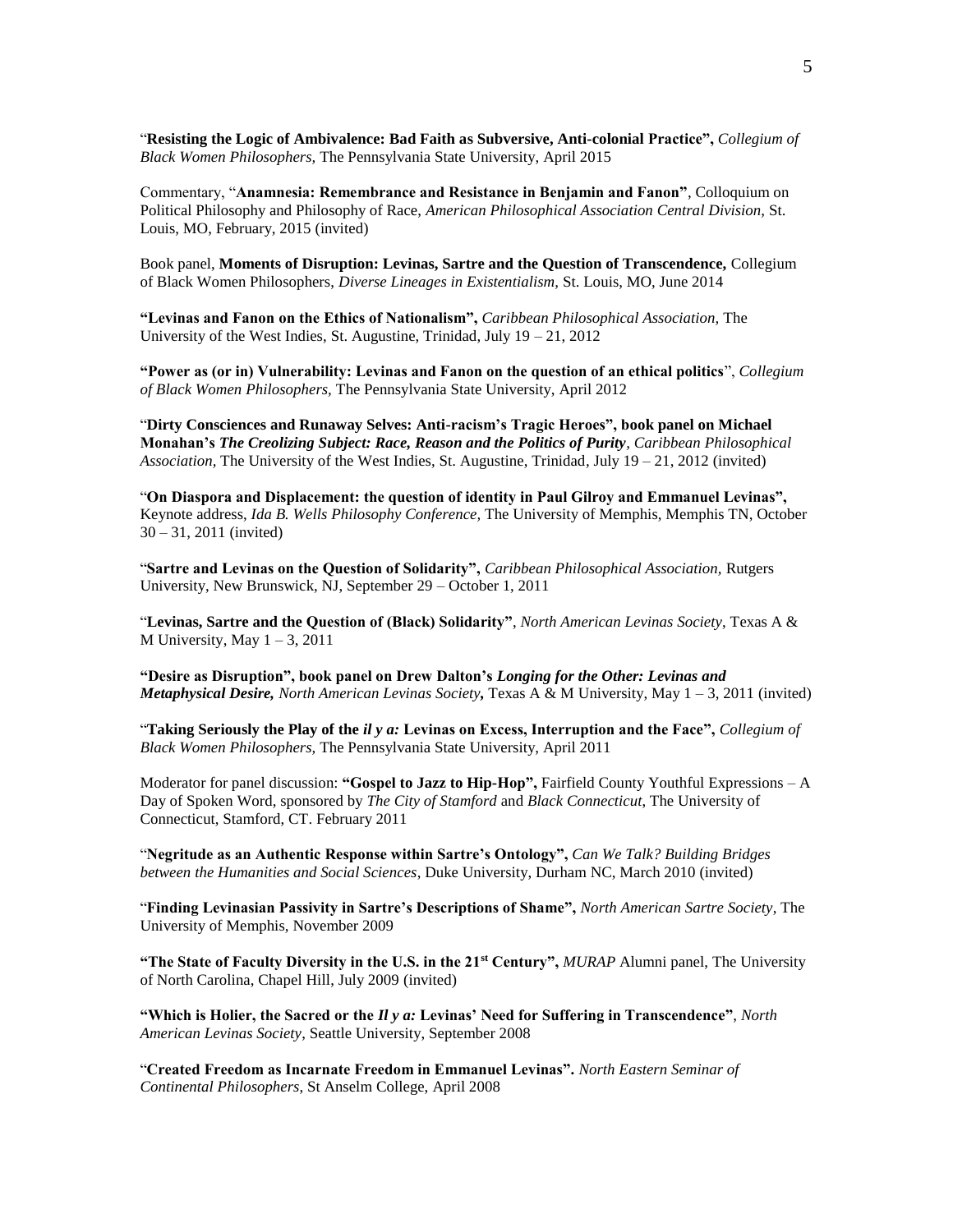Commentary on **"Some Kinda Racist": Re-Actualizing** *Hegel* **for the Politics of** *Difference***?**", Sybol Cook Anderson, St. Mary's College of Maryland, *Collegium of Black Women Philosophers*, Vanderbilt University, October 2007 (invited)

"**Positionality in Sartrean Consciousness",** *North American Sartre Society*, Fordham University, October 2006

Commentary on "**Sartre and the Objects of Consciousness**", Matt Massey, University of Tennessee, Knoxville, *Tennessee Philosophical Association*, Vanderbilt University, November 2004 (invited)

Commentary on "**Tolerance and Reconciliation**", Leonard Harris, Purdue University. *Mid-south Philosophy Conference*, University of Memphis, February 2004 (invited)

Commentary on "**What is Internalized Racism**", Brian Thomas, University of North Carolina, *Tennessee Philosophical Association*, Vanderbilt University, October 2003

**"The Role of Transcendence in Relations with Others in Sartre and Levinas".** *North American Sartre Society*, Purdue University, September 2003

#### **CURRICULUM DEVELOPMENT AND TEACHING EXPERIENCE**

*Course Design* HR 3301: Philosophy of Hip Hop PH 267: (De)Colonizing the Human PH 360: Critical Race Theory PH209 (A): Existentialism BL 101/PJ 101: Black Lives Matter (in collaboration with other faculty) Fairfield University 75<sup>th</sup> Anniversary Seminar (faculty consultant) 'Curricular development on Social Justice' (*Magis* Core Curriculum Revision)

*Teaching experience* Questions in Ancient and Medieval Philosophy Critical Race Theory Questions in Modern Philosophy Social & Political Philosophy Introduction to Philosophy Existentialism HR 100, *Ideas that Shaped the West* HR 300, *International Migration through Literature, Film and News Media* HR 200, *(De)Colonizing the Human,* 75 Anniversary Seminar, (consulting faculty) Black Lives Matter PH 267, *(De)Colonizing the Human* HR 3301, *Philosophy of Hip Hop: Beats, Rhymes and Life*

#### **SERVICE**

# *University Service*

*Handbook Committees*

- Member, University Advancement Committee, Fall 2019 Spring 2022
- Member, joint subcommittee on Non-Tenure Track Faculty Teaching Evaluation Formation (FDEC-subcommittee), Fall 2017 – Spring 2018
- Member, FDEC, Fall 2015 Spring 2018
- Chair, Faculty Athletics Committee, Spring 2013
- Member, Faculty Athletics Committee, Fall 2012 Spring 2015
- Admissions and Scholarships Committee, Fall 2008 Spring 2011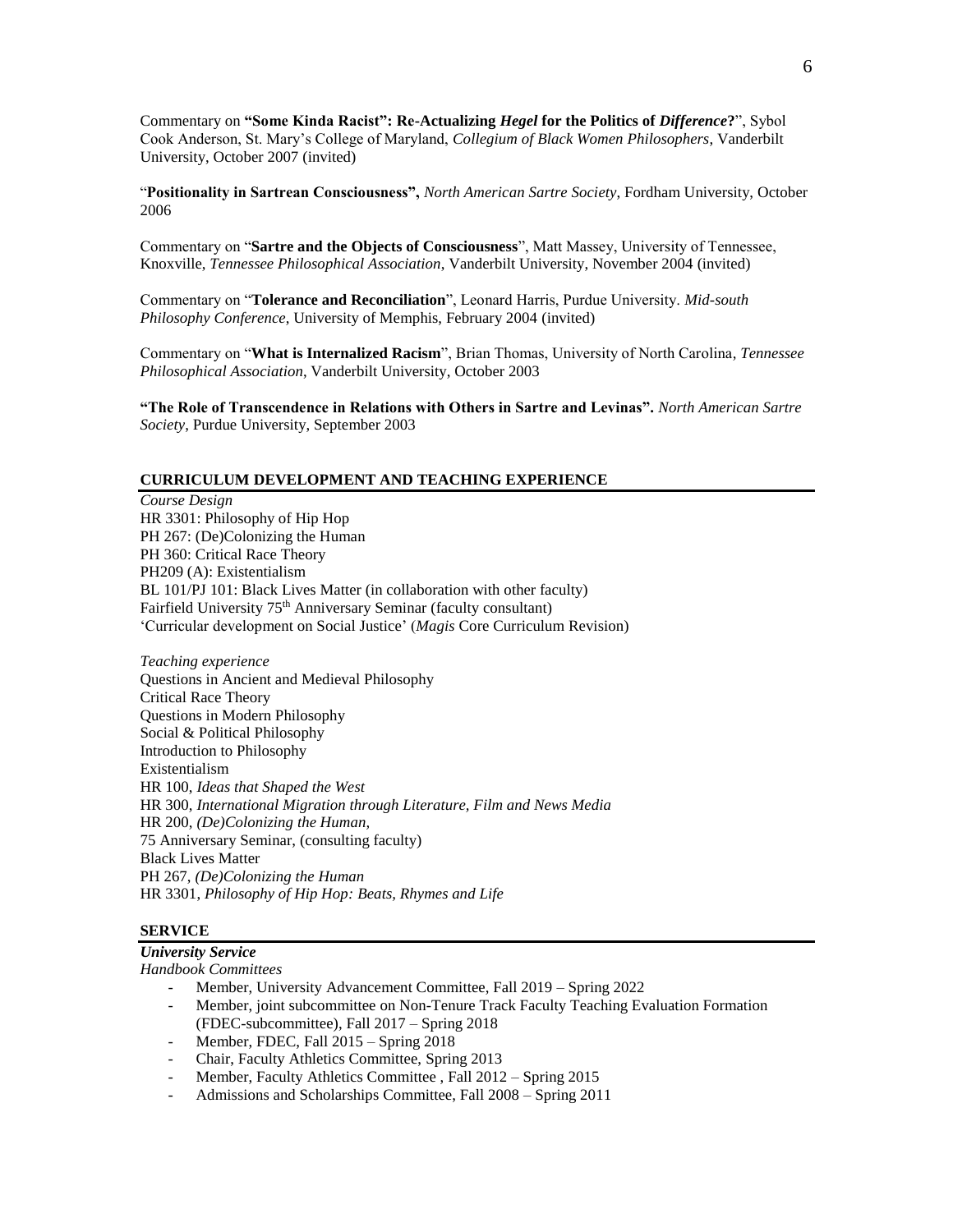#### *Center for Academic Excellence*

- Director of Curriculum Development, Center for Academic Excellence, Fall 2017 Spring 2018 Faculty Liason, Center for Academic Excellence, Spring 2017
- 

# *Ad Hoc Service*

- Member, Honors Program Advisory Board, Fall 2020 Spring 2023
- Coordinator for 'Social Justice' element of *Magis* Core, Fall 2018 Spring 2021
- Outside member, Search committee for 'African American' History search, Fall 2018 Spring 2019
- Chair, Task force on Free Speech Principles, Fall 2017 Spring 2018
- Outside member, Search committee for 'Special Education' GradEd search, Spring 2017
- Member, Curricular development for social justice (working group for Core Curriculum Revision), Summer 2016 – Spring 2017
- Co-chair, Martin Luther King Planning Celebration committee, Fall 2013 Spring 2015
- Member, Martin Luther King Planning Celebration committee, Spring 2013 present
- Member, Arts, Culture and Community Engagement, Fall 2012 –Spring 2013
- Orientation Facilitator, Summer 2011, 2012
- Panel on Mission and Identity, Spring 2012
- Critical Race Theory course listed with the 'Diversity and Social Justice' living and learning community
- Social/Political Philosophy course listed with the 'Diversity and Social Justice' living and learning community
- "Existentialism" course listed with 'Ignation' Residential College
- "(De)Colonizing the Human" course listed with 'Service for Social Justice' Residential College
- Open forum dialogue with Residential College, "Practicing Power: How and Why we Become Who We Are", Fall 2019 (invited)

#### *College Service*

- Associate Director, Humanities Institute, Fall 2019 Spring 2022
- Member, CAS Strategic Planning working group, Spring 2019 Fall 2019
- Black Studies program*,* Director, Fall 2019 Spring 2022
- Black Studies program, Co-director, Fall 2018 Spring 2019
- Member, Hiring committee for CAS Dean search, Spring 2017 Summer 2017
- Member, Arts and Sciences Planning Committee, Fall 2015 present
- Peace and Justice Studies program, Director, Fall 2012 Spring 2017*;* Co-director, Fall 2017 Spring 2018; Fall 2011- Spring 2012
- Faculty judge for 'Poetry for Peace' competition (open to Fairfield/Bridgeport elementary schools), Spring 2012, Spring 2015, Spring 2018
- "Communities in Action Summit", Spring 2010, Peace and Justice Studies Program, Fairfield University
- Faculty coordinator for student-sponsored event, "Take Back the Night", Fairfield University, Spring 2010 – Spring 2013
- "Year of Activism", 2009-2010, Peace and Justice Studies Program, Fairfield University, coapplicant for Humanities Institute Grant
- Organized campus visit by Tim Wise, "Living Diversity at Fairfield University: Conversations with Tim Wise", March 22-24, 2009 (sponsored by the Humanities Institute Grant)
- Steering Committee Member, Peace and Justice Studies Program, Fairfield University, Spring 2008 – Fall 2012
- PH 10 instructor for *Academic Immersion* Summer Program, Fairfield University, Summer 2008 Summer 2010
- Black Studies Program, Steering Committee member, Fall 2007 present
- 'First Year Experience', Community Associate, Fall 2010, Fall 2012

#### *Department Service*

- 'Admitted Student Open House', mock philosophy class, Spring 2009, Spring 2011, Spring 2018
- Program Review, served on 'Comparative Positions' committee, Spring 2010
- Summer workshop on Capstone development, June 2015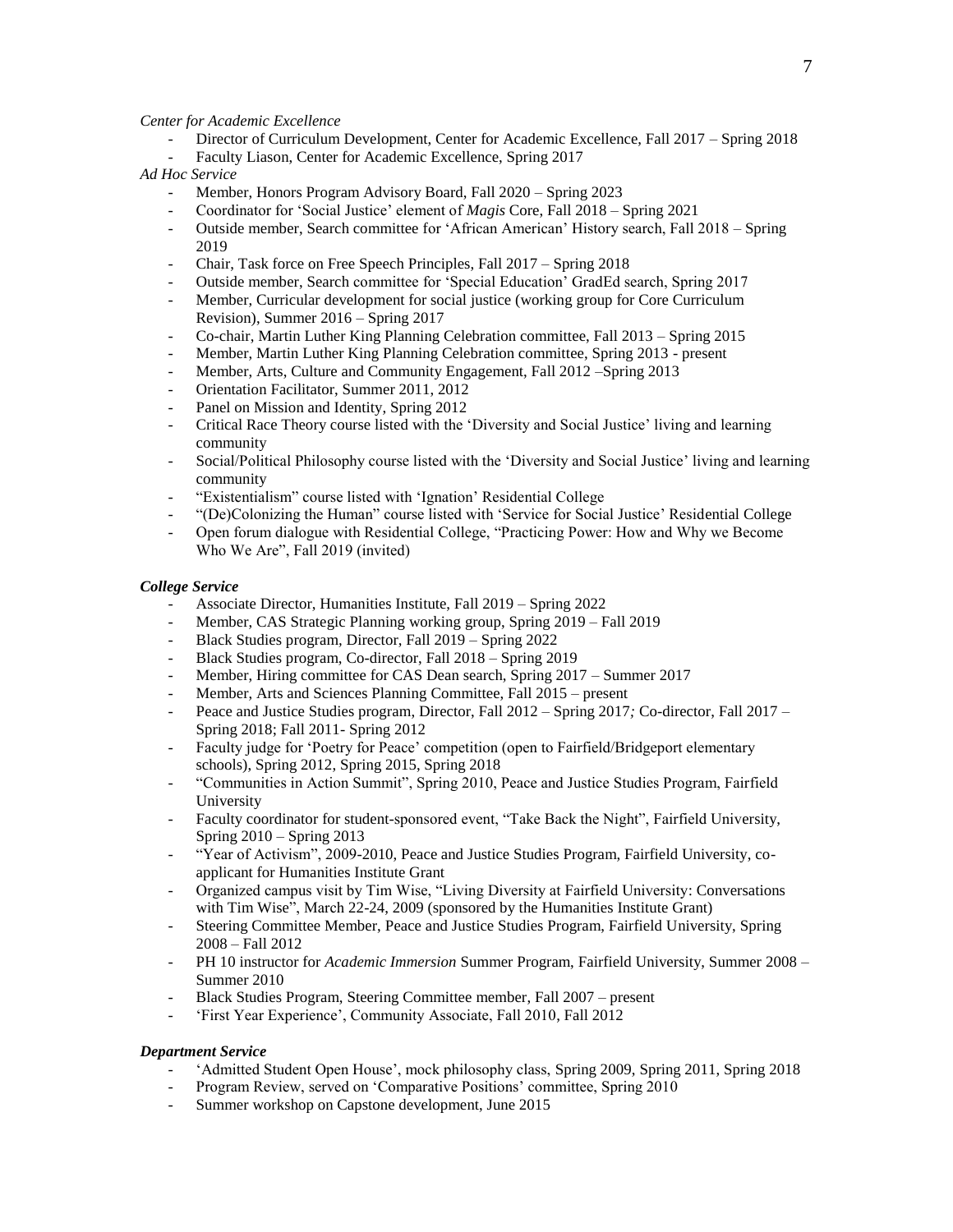- Member, Ethics Symposium planning committee, Spring 2019- Fall 2020

# *Community Service*

- Invited interviewee with St. Luke's School (New Canaan) 9<sup>th</sup> grade students, Community Service project on racism, January 2019
- Black History Month panel, Westhill High School, Stamford, CT, Spring 2018
- Executive Board member, Greater Bridgeport Youth Orchestra, August 2017 December 2017
- Moderator for panel discussion, "Spoken Word: Blues to Gospel to Hip-hop", *A Day of Spoken Word,* sponsored by The City of Stamford and Black CT for 'Black History Month' celebration (2010)
- Mock philosophy class for Yale-Bridgeport GEAR UP Partnership Program, May 2015

# *Professional Service*

*Philosophy in a Key Summer Institute (PIKSI)*

- Director, June 2017 June 2021
- Member, Managerial board, June 2016- June 2017
- Member, Advisory board*,* September 2015 June 2016

*Service in professional journals/university presses*

- Member, Nonprofit Board, *Hypatia: A Journal of Feminist Philosophy,* March 2020 June 2023
- Member, Editorial Board, *Levinas Studies: An Annual Review,* Spring 2019 present
- Member, Transition Task Force, *Hypatia: A Journal of Feminist Philosophy*, November 2017 May 2018
- Co-editor, *Reasonings,* October 2017 present
- Book Review Editor, *Journal of French and Francophone Philosophy*, Fall 2012 present
- Article referee, *Prompt: A Journal of Academic Writing Assignments,* Summer 2020
- Article referee, *Journal of French and Francophone Philosophy,* Fall 2019
- Article referee, *Ethics,* Fall 2019
- Article referee, *Radical Philosophy Review,* Fall 2019
- Article referee, *Journal of Philosophical Research,* Fall 2010, Fall 2011, Fall 2013
- Article referee, *Continental Philosophy Review,* Spring 2015
- Article referee, *Critical Philosophy of Race,* Summer 2015, Spring 2017, Spring 2019
- Article referee, *Hypatia,* September 2016, September 2017, September 2018
- Article referee, *New Political Science,* March 2017
- Book proposal reviewer for SUNY Press, June 2018
- Book proposal reviewer for Rowman & Littlefield, July 2017
- Book proposal reviewer for Bloomsbury, March 2016 , May 2017

*Service in scholarly communities*

- Member, Committee on Inclusiveness in the Profession for the *American Philosophical Association,* July 2018 – June 2021
- Member, Book Selection Advisory Committee for the *Society for Phenomenology and Existential Philosophy,* Fall 2016 – Fall 2018
- Member, Secretariat of the *Caribbean Philosophical Association,* June 2015 June 2018
- Chair, Committee on Racial and Ethnic Diversity for the *Society for Phenomenology and Existential Philosophy,* Fall 2014 – Fall 2015
- Member, Committee on Racial and Ethnic Diversity for the *Society for Phenomenology and Existential Philosophy,* Fall 2012- Fall 2015

*Miscellaneous*

- Dissertation Committee Member, Theodra Bane, 4<sup>th</sup> year doctoral candidate, Villanova University, October 2017 - present
- Primary Investigator, Planning grant on a publication ethics for the Humanities, August 2017 May 2018 (funded by *Andrew W. Mellon Foundation*)
- Invited speaker to Summer Institute for Diversity in Philosophy, Rutgers University, August 2017
- Outside evaluator for Department of Philosophy, Sacred Heart University, January 2013

# **LANGUAGE PROFICIENCY**

German – reading proficient